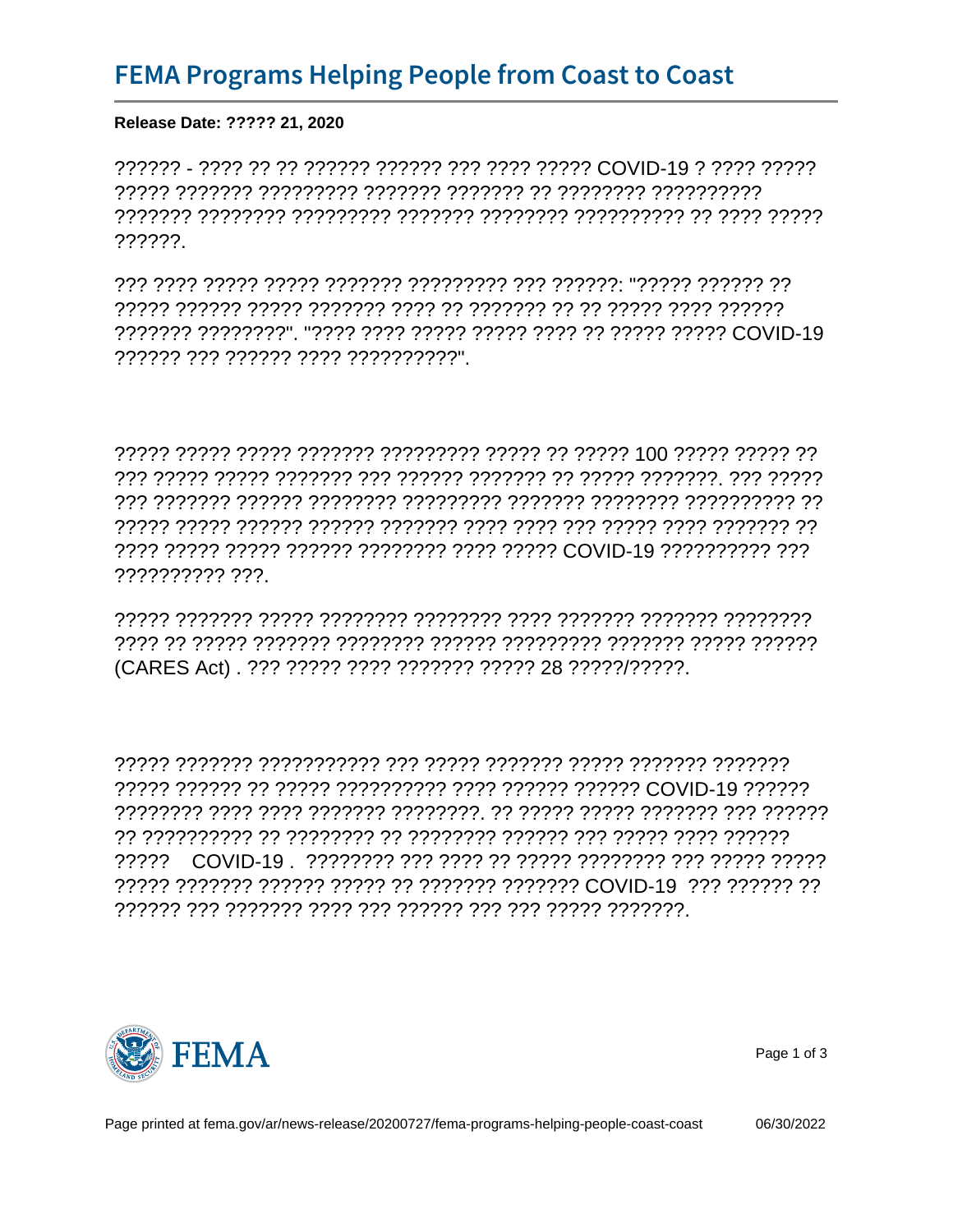????? ??????? ??????????

\*  $E$  H J D \* H 2 J 9  $D#:0$  J )

?????? ????? ????? COVID-19 ? ??? ????? ????? ???? ????? ?????? ??????? ???? ?????? ???????

????? ??????? ??????? ????? COVID-19 . ??????? ????? ??????? ?????? 

????????? ?? ????? ???????

 $'DE9HF) 'DE'DJ) DDCH'1+$ 



Page 2 of 3

06/30/2022